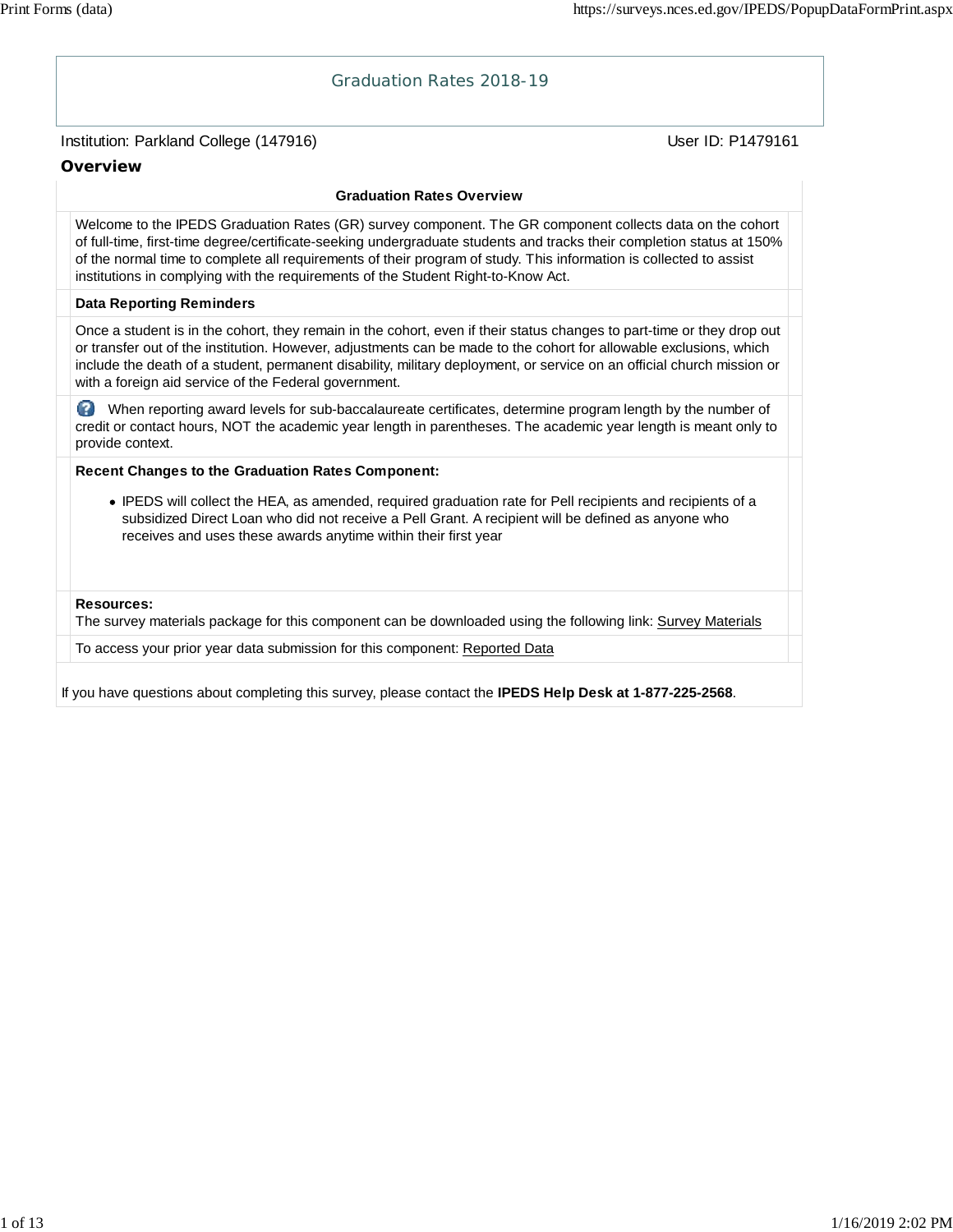Institution: Parkland College (147916) November 2012 12: P1479161

# **Establishing cohort**

**Based on your institution's response to the predominant calendar system question (B3) on the Institutional Characteristics Header survey component from the IPEDS Fall 2018 data collection, your institution must report graduation rates data using a:**

**Fall Cohort**

*A fall cohort is used by institutions with standard academic terms (semester, trimester, quarter, 4-1-4). A full-year cohort is used by institutions offering primarily occupational/vocational programs and operating on a continuous basis.*

### **Cohort of full-time, first-time degree/certificate-seeking undergraduate students**

- **Report Hispanic/Latino individuals of any race as Hispanic/Latino**
- **Report race for non-Hispanic/Latino individuals only**

Please review the data in the initial cohort column and re-enter the cohort data making any necessary corrections for omissions, erroneous reporting, or where better information regarding race/ethnicity or gender is available. Institutions must continue to report using the new race/ethnicity categories. For information and assistance with this, please visit the IPEDS Race/Ethnicity Information Center.

| <b>Men</b>                                |                |                  |  |  |
|-------------------------------------------|----------------|------------------|--|--|
| Screen 1 of 5                             |                | Cohort year 2015 |  |  |
|                                           | Initial cohort | Revised cohort   |  |  |
| Nonresident alien                         | $\mathbf 0$    |                  |  |  |
| Hispanic/Latino                           | 48             | 47               |  |  |
| American Indian or Alaska Native          | 4              | 3                |  |  |
| <b>Asian</b>                              | 34             | 33               |  |  |
| <b>Black or African American</b>          | 64             | 64               |  |  |
| Native Hawaiian or Other Pacific Islander | 1              | $\mathbf{1}$     |  |  |
| White                                     | 274            | 272              |  |  |
| Two or more races                         | 23             | 23               |  |  |
| Race and ethnicity unknown                | 31             | 31               |  |  |
| <b>Total men</b>                          | 479            | 474              |  |  |
|                                           |                |                  |  |  |
| Women                                     |                |                  |  |  |
| Screen 1 of 5                             |                | Cohort year 2015 |  |  |
|                                           | Initial cohort | Revised cohort   |  |  |

Hispanic/Latino 20 20

Nonresident alien 0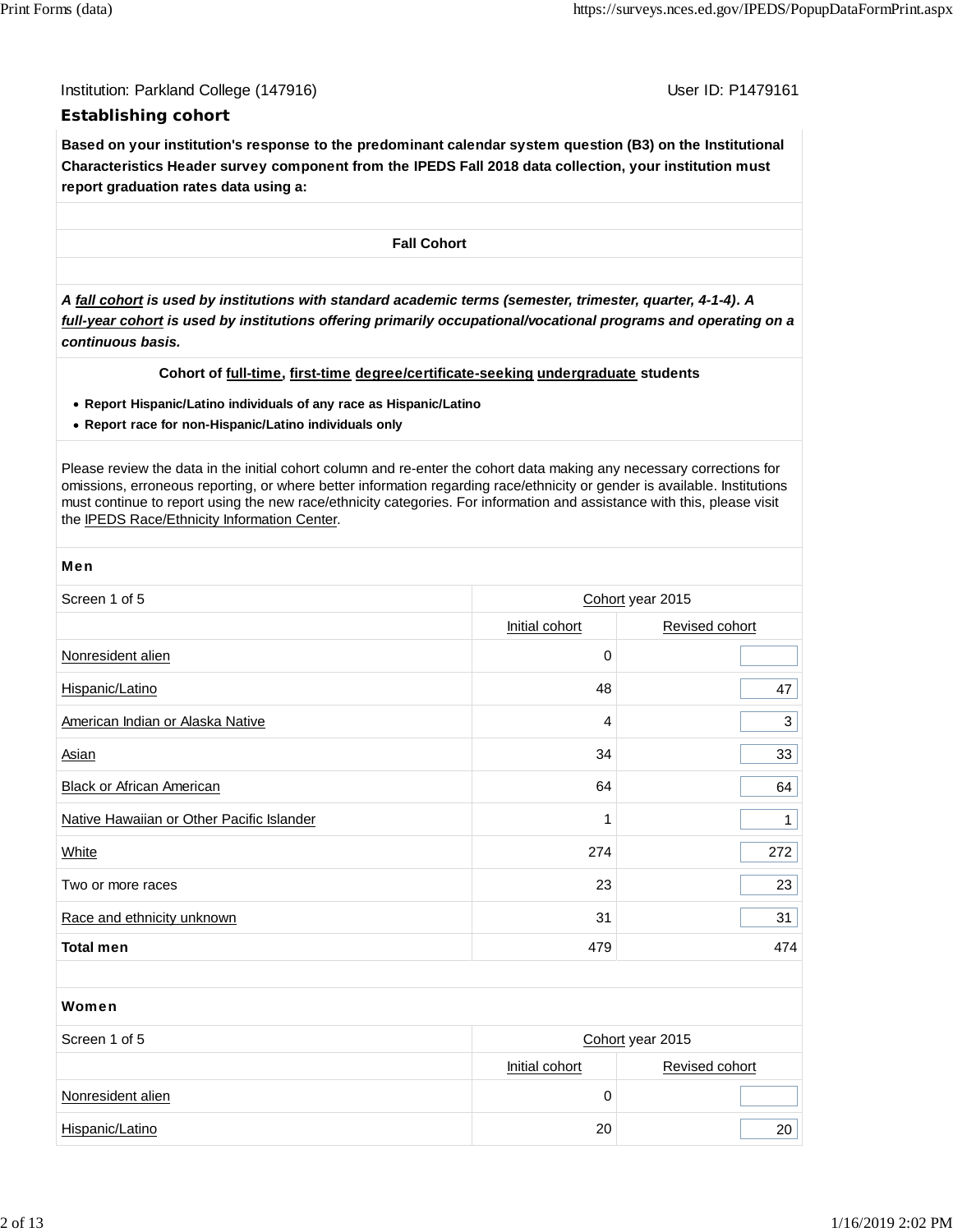| American Indian or Alaska Native          | $\Omega$ |     |
|-------------------------------------------|----------|-----|
| Asian                                     | 17       | 17  |
| <b>Black or African American</b>          | 48       | 47  |
| Native Hawaiian or Other Pacific Islander | $\Omega$ |     |
| White                                     | 159      | 159 |
| Two or more races                         | 18       | 18  |
| Race and ethnicity unknown                | 23       | 23  |
| <b>Total women</b>                        | 285      | 284 |
|                                           |          |     |
| Total men + women                         | 764      | 758 |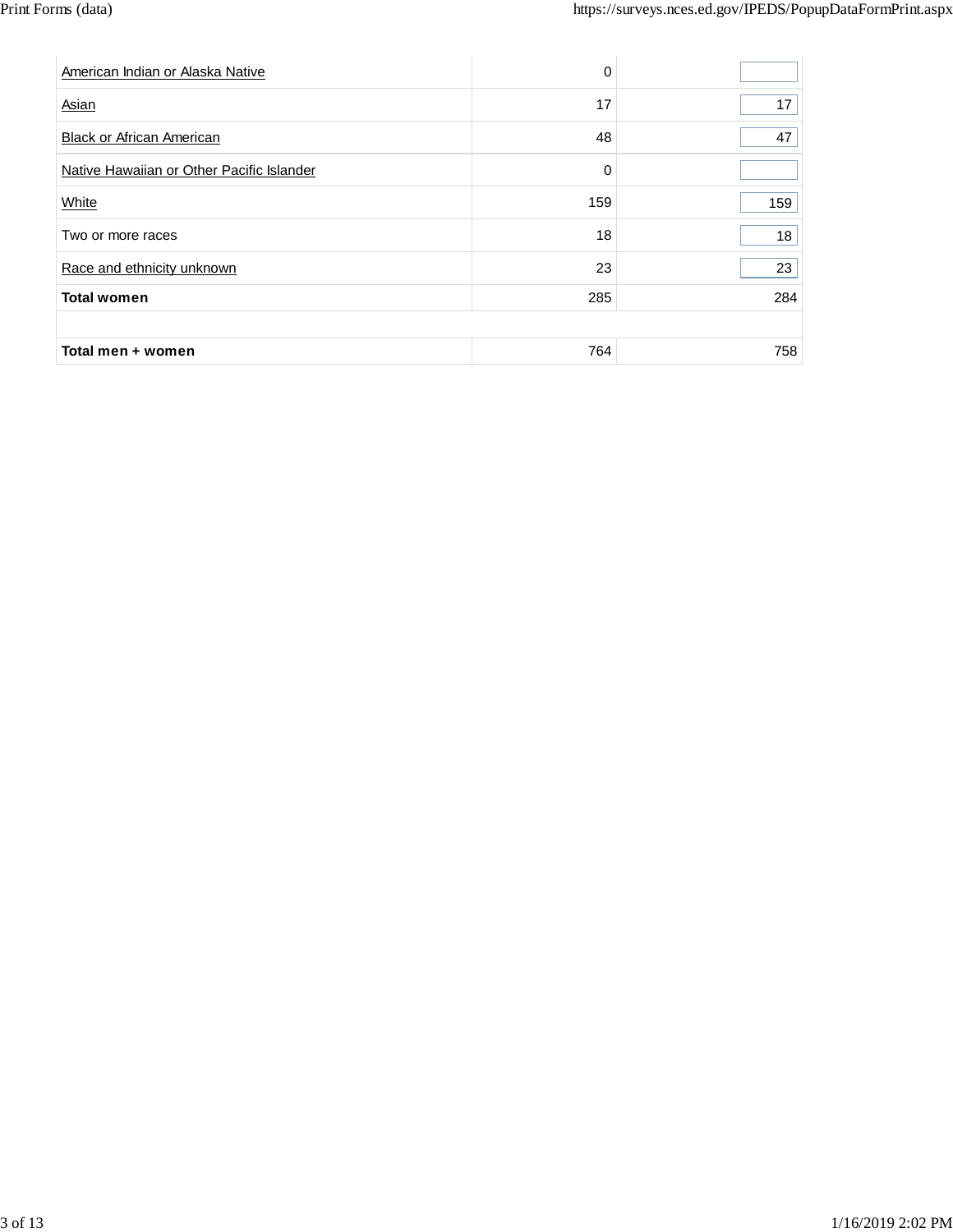# Institution: Parkland College (147916) November 2012 12: P1479161 **Completers within 150%**

### **Cohort of full-time, first-time degree/certificate-seeking undergraduate students**

**In the columns below, report the status of the 2015 cohort of full-time, first-time degree/certificate-seeking undergraduate students listed in Column 10. Those who completed their program within 150% of normal time as of August 31, 2018 should be reported in either Column 11 or 12, depending on the length of the program completed.**

### **Report Hispanic/Latino individuals of any race as Hispanic/Latino**

**Report race for non-Hispanic/Latino individuals only**

### Men

| Screen 2 of 5                                |                |                                                                                         | Cohort year 2015                                                                        |                           |  |
|----------------------------------------------|----------------|-----------------------------------------------------------------------------------------|-----------------------------------------------------------------------------------------|---------------------------|--|
|                                              |                | Cohort students who completed their program within<br>150% of normal time to completion |                                                                                         |                           |  |
|                                              | Cohort         | Completers of programs<br>of less than 2 academic yrs<br>(or equivalent)                | Completers of programs of at<br>least 2 but less than 4 academic<br>yrs (or equivalent) | completers<br>within 150% |  |
|                                              | (Column<br>10) | (Column 11)                                                                             | (Column 12)                                                                             | (Column 29)               |  |
| Nonresident alien                            |                |                                                                                         |                                                                                         | $\mathbf 0$               |  |
| Hispanic/Latino                              | 47             | 4                                                                                       | 10                                                                                      | 14                        |  |
| American Indian or<br>Alaska Native          | 3              |                                                                                         |                                                                                         | 0                         |  |
| Asian                                        | 33             | $\mathbf{1}$                                                                            | 3                                                                                       | $\overline{4}$            |  |
| <b>Black or African</b><br>American          | 64             | $\overline{a}$                                                                          | 3                                                                                       | 5                         |  |
| Native Hawaiian or<br>Other Pacific Islander | 1              |                                                                                         |                                                                                         | $\mathbf 0$               |  |
| White                                        | 272            | 12                                                                                      | 77                                                                                      | 89                        |  |
| Two or more races                            | 23             |                                                                                         | 5                                                                                       | 5                         |  |
| Race and ethnicity<br>unknown                | 31             |                                                                                         | 8                                                                                       | 8                         |  |
|                                              |                | 19                                                                                      | 106                                                                                     | 125                       |  |

| Screen 2 of 5 |                | Cohort year 2015                                                                        |                                                                                         |                           |  |  |  |
|---------------|----------------|-----------------------------------------------------------------------------------------|-----------------------------------------------------------------------------------------|---------------------------|--|--|--|
|               | Cohort         | Cohort students who completed their program within<br>150% of normal time to completion | Total                                                                                   |                           |  |  |  |
|               |                | Completers of programs<br>of less than 2 academic yrs<br>(or equivalent)                | Completers of programs of at<br>least 2 but less than 4 academic<br>yrs (or equivalent) | completers<br>within 150% |  |  |  |
|               | (Column<br>10) | (Column 11)                                                                             | (Column 12)                                                                             | (Column 29)               |  |  |  |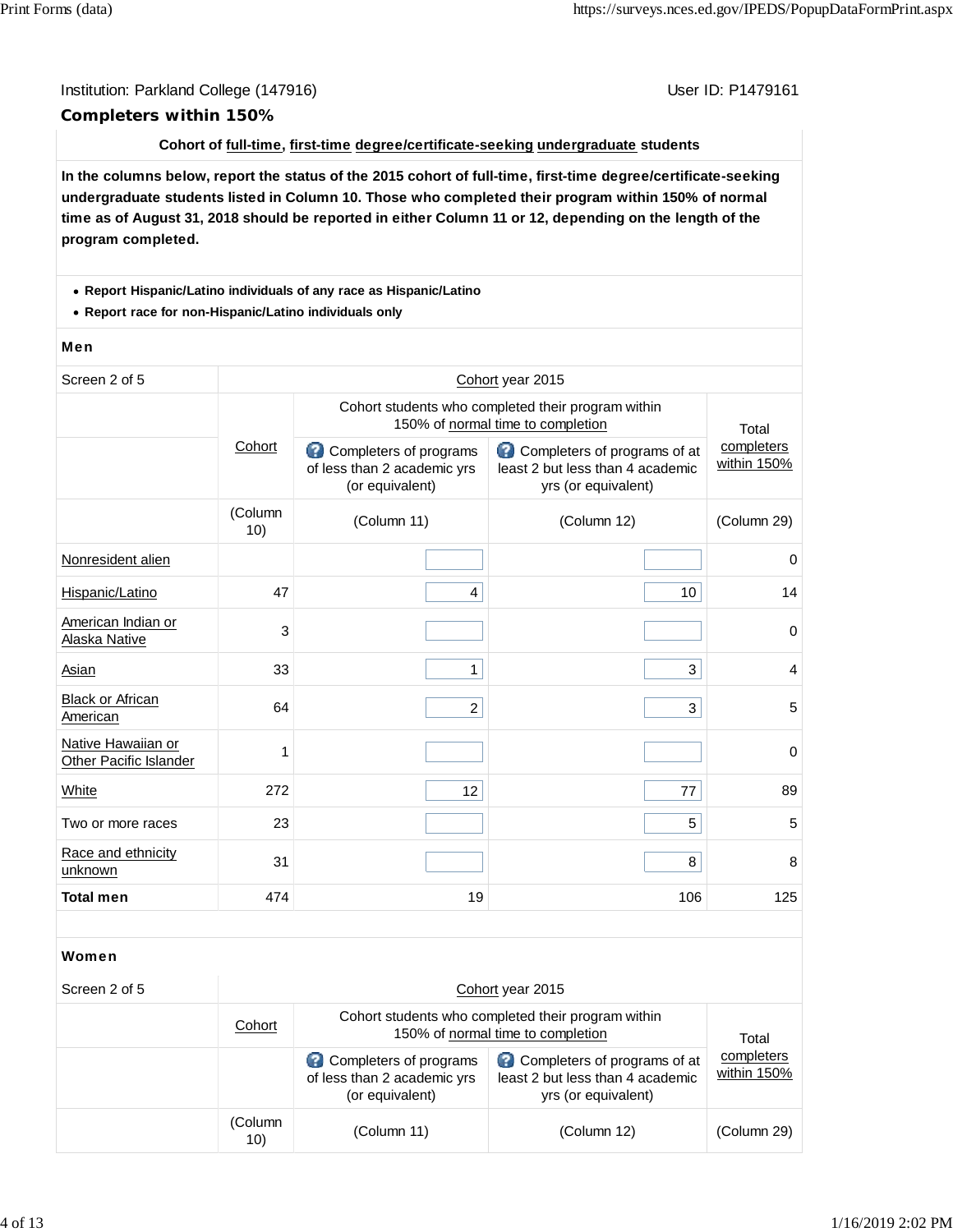| Nonresident alien                            |     |                |                | $\pmb{0}$        |
|----------------------------------------------|-----|----------------|----------------|------------------|
| Hispanic/Latino                              | 20  |                | 5              | 5                |
| American Indian or<br>Alaska Native          |     |                |                | $\boldsymbol{0}$ |
| <b>Asian</b>                                 | 17  | 1              | 3              | $\overline{4}$   |
| <b>Black or African</b><br><b>American</b>   | 47  |                | 3              | $\mathbf{3}$     |
| Native Hawaiian or<br>Other Pacific Islander |     |                |                | $\boldsymbol{0}$ |
| <b>White</b>                                 | 159 | $\overline{4}$ | 59             | 63               |
| Two or more races                            | 18  |                | $\overline{c}$ | $\overline{2}$   |
| Race and ethnicity<br>unknown                | 23  |                | $\overline{7}$ | $\overline{7}$   |
| <b>Total women</b>                           | 284 | 5              | 79             | 84               |
|                                              |     |                |                |                  |
| Total men + women                            | 758 | 24             | 185            | 209              |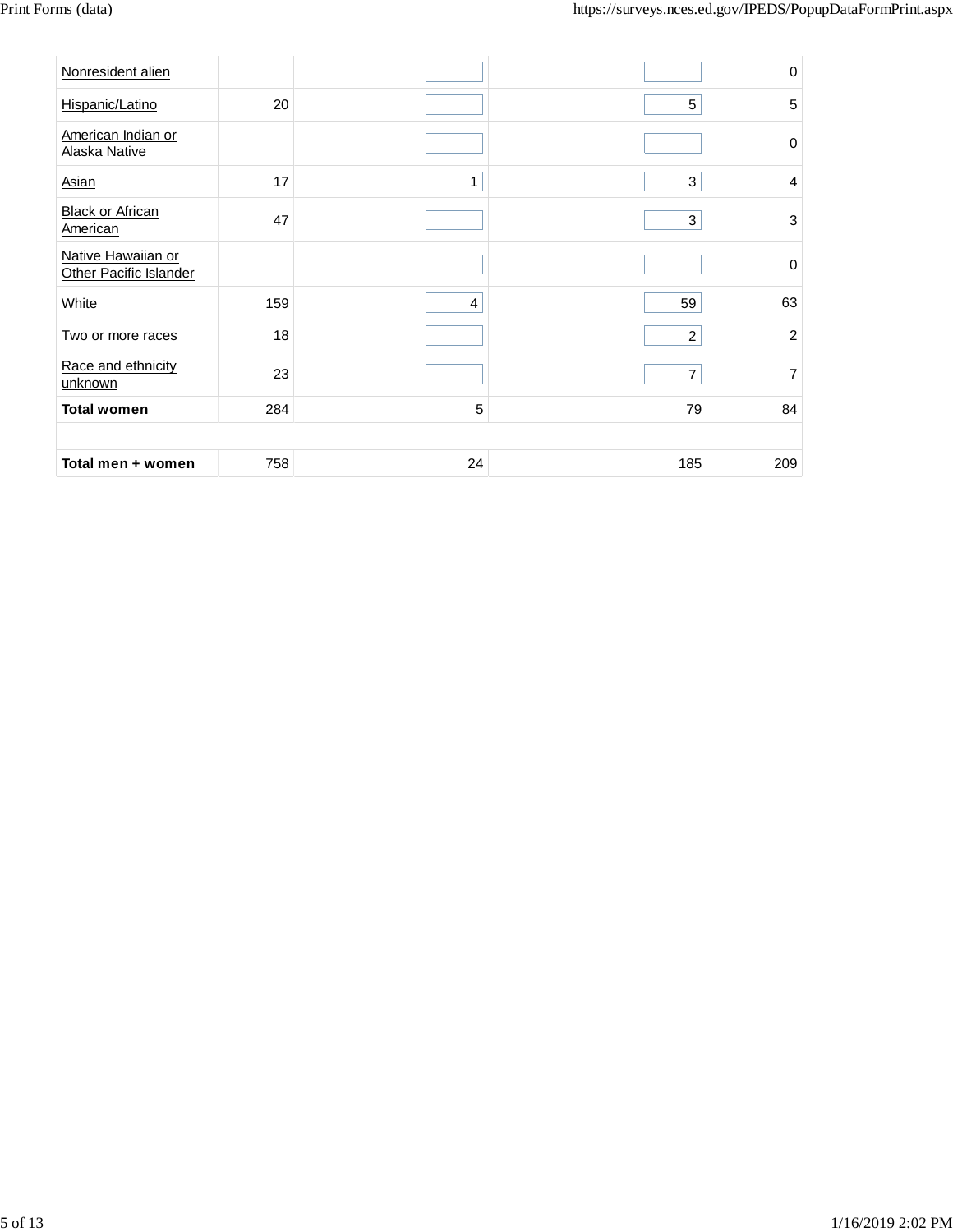### Institution: Parkland College (147916) November 2012 12: P1479161

## **Transfers/exclusions**

- In the columns below, report the status of those students in the 2015 cohort of full-time, first-time degree/certificate-seeking undergraduate students listed in Column 10 who did not complete a program as of August 31, 2018.
- Report transfers-out who did not complete a program in Column 30. If the mission of your institution includes providing substantial preparation for students to enroll in another eligible institution WITHOUT having completed a program, you must report transfer-out data in Column 30. A school is required to report only on those students that the school knows have transferred to another eligible institution. A school must document that the student actually transferred. If it is not part of your mission, you may report transfer-out data if you wish.
- Report eligible exclusions from the cohort in Column 45. The ONLY allowable categories for this column are: students who died or became permanently disabled students who left school to serve in the armed forces (or have been called up to active duty) students who left school to serve with a foreign aid service of the Federal Government students who left school to serve on an official church mission
- Column 52 [No longer enrolled] will be calculated for you. This includes students who have dropped out as well as those who completed in greater than 150% of normal time.
- $\bullet$ If you do not have any values to report in either Column 30, 45, or 51, you must enter at least one zero in a field on this screen to continue.

### **Cohort of full-time, first-time degree/certificate-seeking undergraduate students**

- **Report Hispanic/Latino individuals of any race as Hispanic/Latino**
- **Report race for non-Hispanic/Latino individuals only**

### Men

| Screen 3 of 5                                |                |                                    | Cohort year 2015               |                     |                   |                       |
|----------------------------------------------|----------------|------------------------------------|--------------------------------|---------------------|-------------------|-----------------------|
|                                              | Cohort         | Total<br>completers<br>within 150% | Total transfer-out<br>students | Total<br>exclusions | Still<br>enrolled | No longer<br>enrolled |
|                                              | (Column<br>10) | (Column 29)                        | (Column 30)                    | (Column 45)         | (Column<br>51)    | (Column 52)           |
| Nonresident alien                            |                | $\pmb{0}$                          |                                |                     |                   | 0                     |
| Hispanic/Latino                              | 47             | 14                                 | 10                             |                     | 5                 | 18                    |
| American Indian or Alaska<br>Native          | 3              | 0                                  |                                |                     |                   | 3                     |
| Asian                                        | 33             | 4                                  | $\overline{4}$                 |                     | 3                 | 22                    |
| <b>Black or African American</b>             | 64             | 5                                  | 25                             |                     | $\overline{c}$    | 32                    |
| Native Hawaiian or Other<br>Pacific Islander | 1              | 0                                  | 1                              |                     |                   | $\Omega$              |
| White                                        | 272            | 89                                 | 79                             |                     | 14                | 90                    |
| Two or more races                            | 23             | 5                                  | 6                              |                     | 1                 | 11                    |
| Race and ethnicity unknown                   | 31             | 8                                  | 8                              |                     | $\mathbf{1}$      | 14                    |
| <b>Total men</b>                             | 474            | 125                                | 133                            | $\mathbf 0$         | 26                | 190                   |
|                                              |                |                                    |                                |                     |                   |                       |
| Women                                        |                |                                    |                                |                     |                   |                       |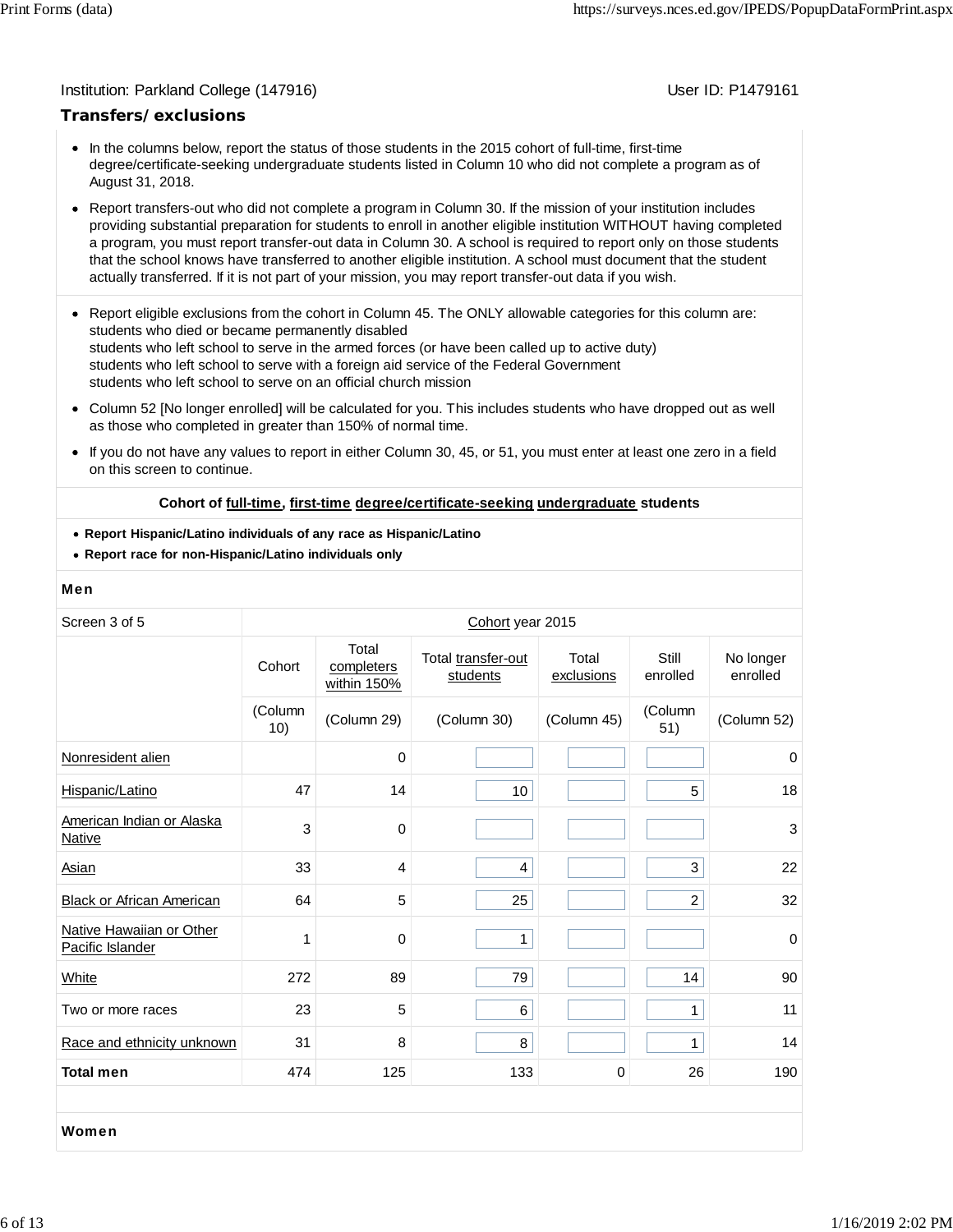| Screen 3 of 5                                |                |                                    | Cohort year 2015               |                     |                   |                       |
|----------------------------------------------|----------------|------------------------------------|--------------------------------|---------------------|-------------------|-----------------------|
|                                              | Cohort         | Total<br>completers<br>within 150% | Total transfer-out<br>students | Total<br>exclusions | Still<br>enrolled | No longer<br>enrolled |
|                                              | (Column<br>10) | (Column 29)                        | (Column 30)                    | (Column 45)         | (Column<br>51)    | (Column 52)           |
| Nonresident alien                            |                | $\mathbf 0$                        |                                |                     |                   | $\mathbf 0$           |
| Hispanic/Latino                              | 20             | 5                                  | 6                              |                     | 5                 | 4                     |
| American Indian or Alaska<br><b>Native</b>   |                | 0                                  |                                |                     |                   | 0                     |
| Asian                                        | 17             | 4                                  | 5                              |                     | 3                 | 5                     |
| <b>Black or African American</b>             | 47             | 3                                  | 15                             |                     | 6                 | 23                    |
| Native Hawaiian or Other<br>Pacific Islander |                | $\mathbf 0$                        |                                |                     |                   | 0                     |
| White                                        | 159            | 63                                 | 40                             |                     | 17                | 39                    |
| Two or more races                            | 18             | 2                                  | 6                              |                     | $\overline{4}$    | 6                     |
| Race and ethnicity unknown                   | 23             | 7                                  | $\overline{2}$                 |                     | 4                 | 10                    |
| <b>Total women</b>                           | 284            | 84                                 | 74                             | $\mathbf 0$         | 39                | 87                    |
|                                              |                |                                    |                                |                     |                   |                       |
| Total men + women                            | 758            | 209                                | 207                            | 0                   | 65                | 277                   |
| Total in prior year (men and<br>women)       | 848            |                                    | 219                            |                     |                   |                       |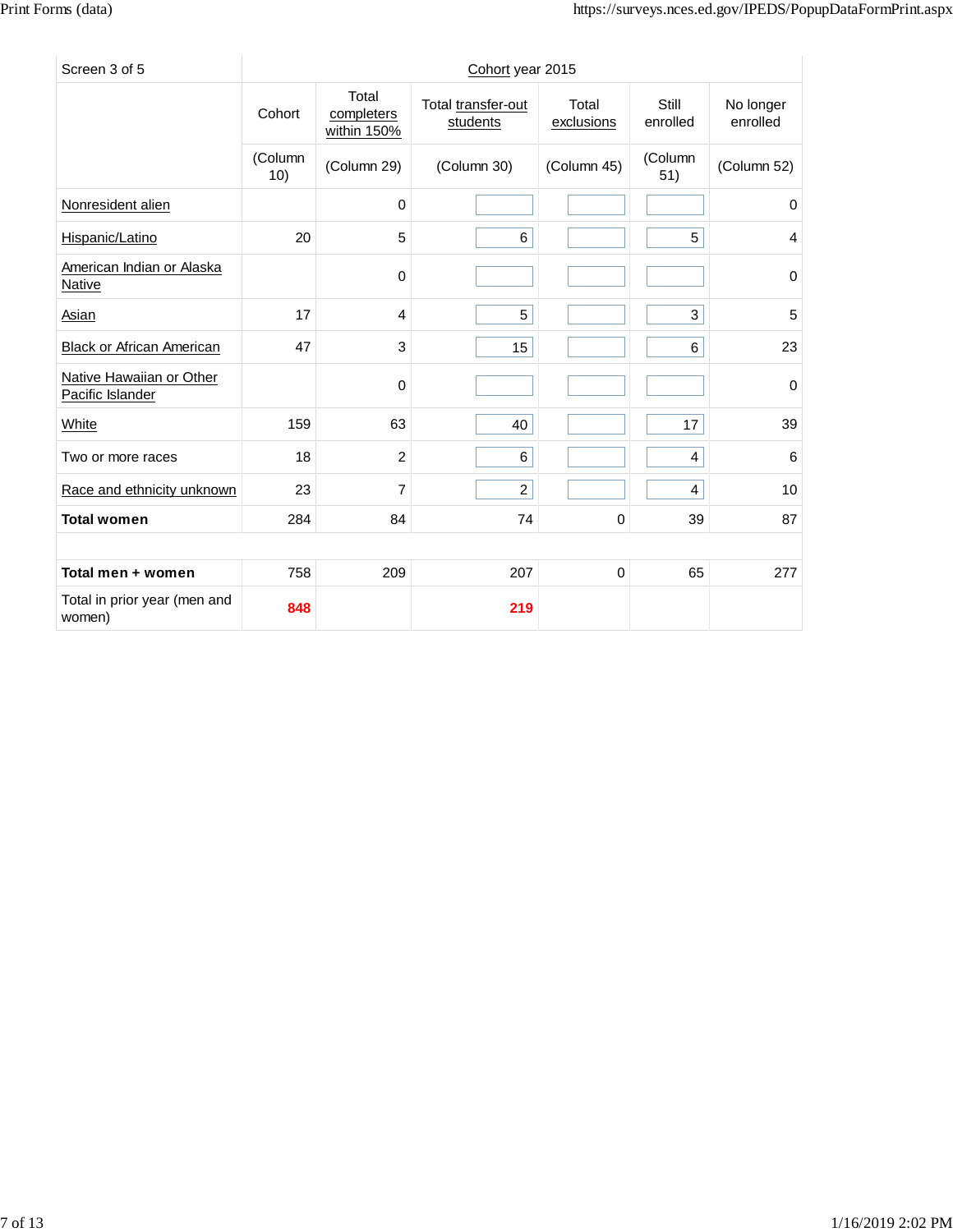# Institution: Parkland College (147916) Contract College (147916)

# **Completers within 100%**

- In the columns below, report the status of those students in the 2015 cohort of full-time, first-time degree/certificate-seeking undergraduate students who completed their program within 100% of normal time to completion.
- Those who completed their program within 100% of normal time should be reported in either Column 55 or 56, depending on the length of the program completed.

| Screen 4<br>of 5     | Cohort year 2015                                                                        |                   |                                                                             |                                                                                         |                                                               |  |  |
|----------------------|-----------------------------------------------------------------------------------------|-------------------|-----------------------------------------------------------------------------|-----------------------------------------------------------------------------------------|---------------------------------------------------------------|--|--|
|                      | Cohort students who completed their program within<br>100% of normal time to completion |                   |                                                                             |                                                                                         |                                                               |  |  |
|                      | Revised<br>cohort                                                                       | <b>Exclusions</b> | Completers of<br>programs of less than 2<br>academic yrs (or<br>equivalent) | Completers of programs of<br>at least 2 but less than 4<br>academic yrs (or equivalent) | <b>Total completers</b><br>within 100%<br>(Column $55 + 56$ ) |  |  |
|                      |                                                                                         |                   | (Column 55)                                                                 | (Column 56)                                                                             | (Column 57)                                                   |  |  |
| Total men<br>+ women | 758                                                                                     | 0                 | 15                                                                          | 84                                                                                      | 99                                                            |  |  |

# **Cohort of full-time, first-time degree/certificate-seeking undergraduate students**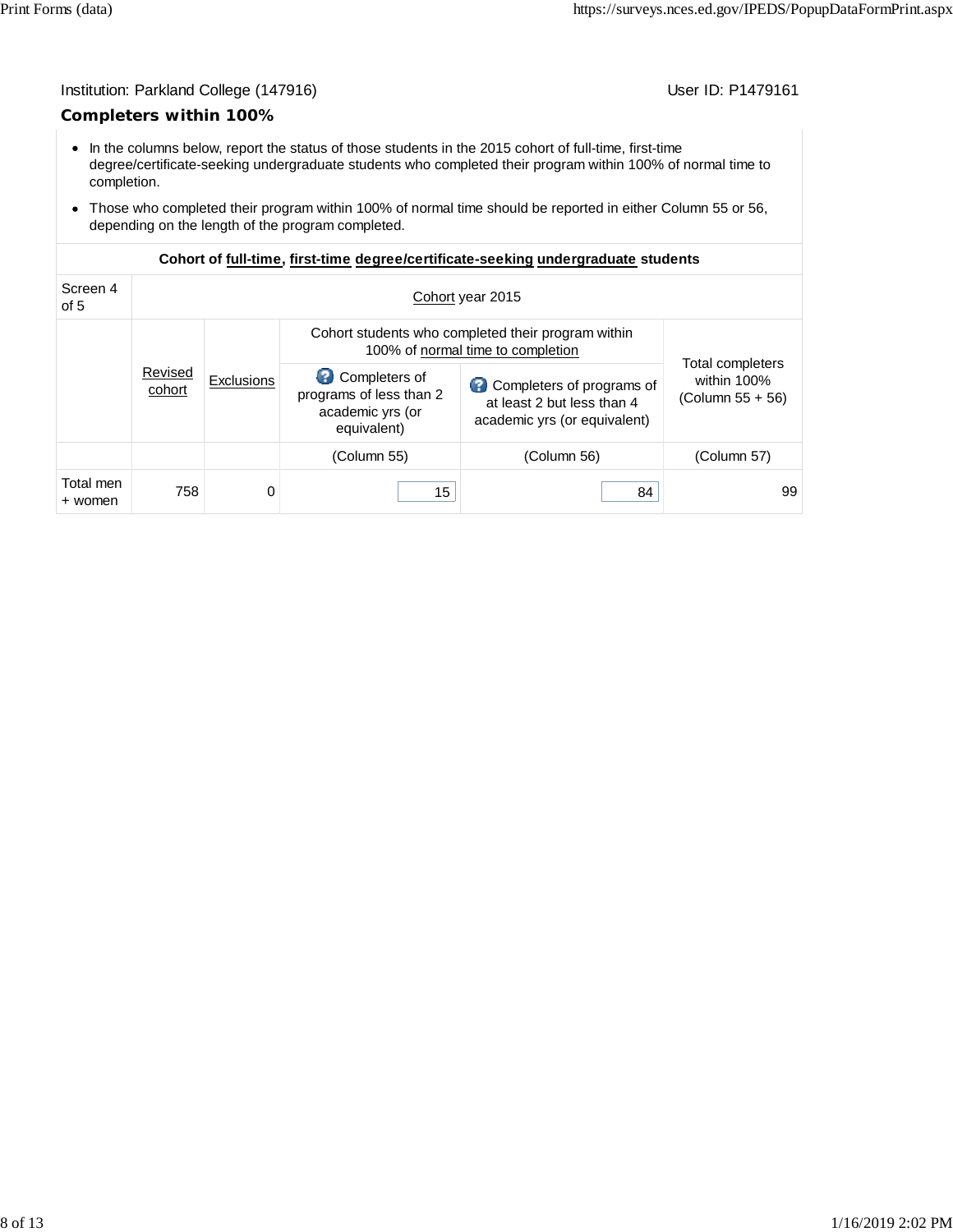# Institution: Parkland College (147916) November 2012 12: P1479161

# **Pell recipients and recipients of a subsidized Direct Loan who did not receive a Pell Grant**

For each subcohort, report the number of students in the cohort, total exclusions for the cohort, and the number of students that completed a certificate or degree within 150% of normal time to completion.

Recipients of a Pell Grant and Recipients of a Direct Subsidized Loan that did not receive a Pell Grant are *mutually exclusive*, that is, if a student is in one cohort, they cannot be in the other cohort.

- The total of these 2 subcohorts must be less than the full-time, first-time, degree/certificate-seeking cohort

# **Cohort of full-time, first-time degree/certificate-seeking undergraduate students**

| Screen 5 of 5<br>Cohort year 2015                                                                  |                                 |                         |                                                                                        |
|----------------------------------------------------------------------------------------------------|---------------------------------|-------------------------|----------------------------------------------------------------------------------------|
|                                                                                                    | Number of<br>students in cohort | <b>Total exclusions</b> | Number of students that<br>completed within 150%<br>οt<br>normal time to<br>completion |
|                                                                                                    | (Column 10)                     | (Column 45)             | (Column 29)                                                                            |
| Full-time, first-time, degree/certificate-seeking cohort                                           | 758                             | 0                       | 209                                                                                    |
| Recipients of a Pell Grant (within entering year)                                                  | 302                             |                         | 47                                                                                     |
| Recipients of a Direct Subsidized Loan (Within<br>entering year) that did not receive a Pell Grant | 70                              |                         | 25                                                                                     |
| Did not receive either a Pell Grant or Direct<br>Subsidized Loan (within entering year)            | 386                             | 0                       | 137                                                                                    |
|                                                                                                    |                                 |                         |                                                                                        |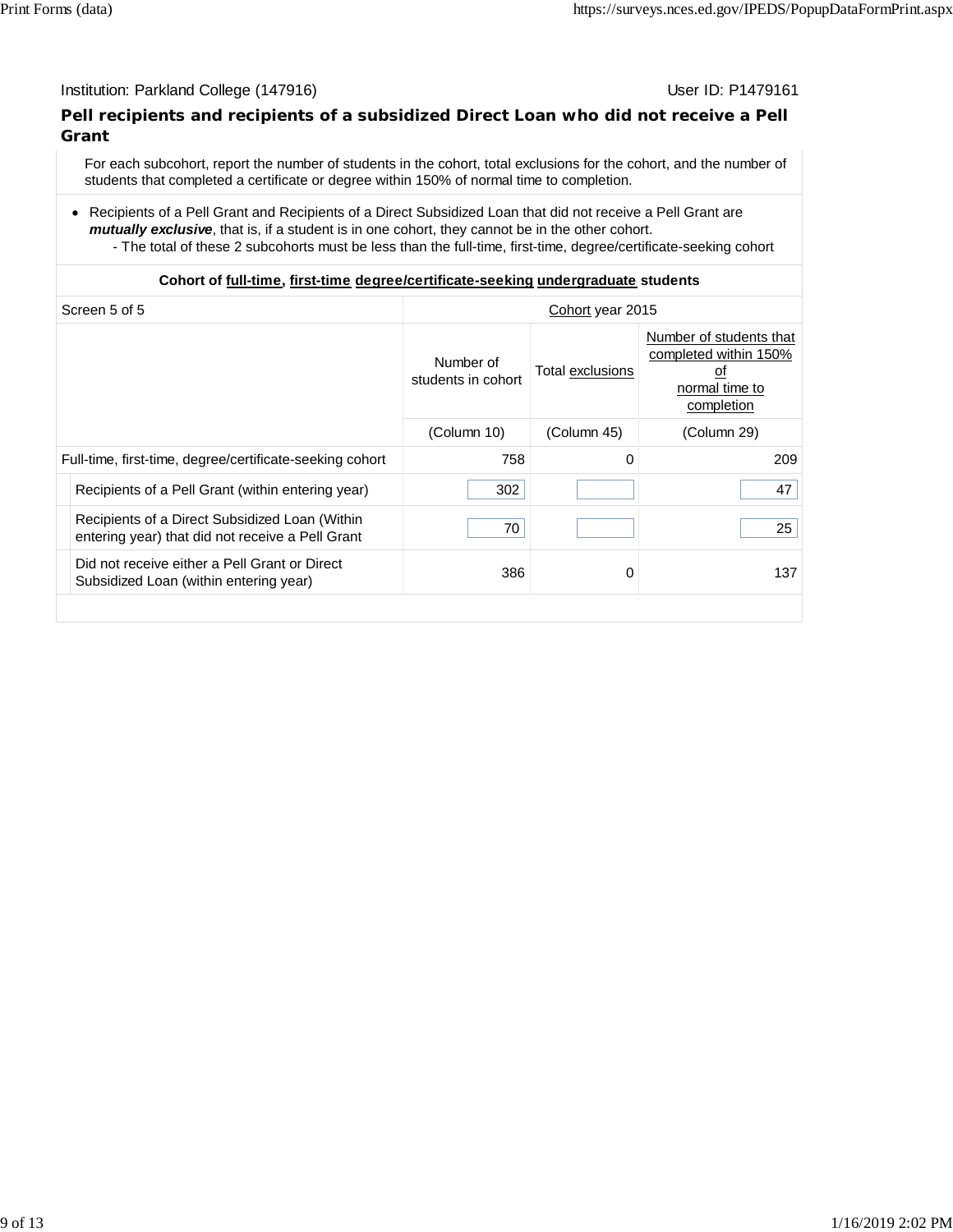# Institution: Parkland College (147916) Contract College (147916)

# **Graduation and transfer-out rates**

|                                                                                                                   | Calculation of graduation and transfer-out rates |    |                  |  |
|-------------------------------------------------------------------------------------------------------------------|--------------------------------------------------|----|------------------|--|
| Screen 1 of 2                                                                                                     |                                                  |    | Cohort year 2015 |  |
|                                                                                                                   | Transfer-out rate<br><b>Graduation rate</b>      |    |                  |  |
| <b>Overall Rates (will be displayed on College Navigator)</b>                                                     |                                                  | 28 | 27               |  |
| Men                                                                                                               |                                                  | 26 | 28               |  |
| Women                                                                                                             |                                                  | 30 | 26               |  |
|                                                                                                                   |                                                  |    |                  |  |
| Do you wish to provide additional context notes?                                                                  |                                                  |    |                  |  |
|                                                                                                                   | No                                               |    | Yes              |  |
| $\bigoplus$ Note that certain information from these worksheets will be displayed on College Navigator, as noted. |                                                  |    |                  |  |

ts will be displayed on College Navigator, as note **You may use the space below to** provide context **for these data. These context notes will be posted on the College Navigator website, and should be written to be understood by students and parents.**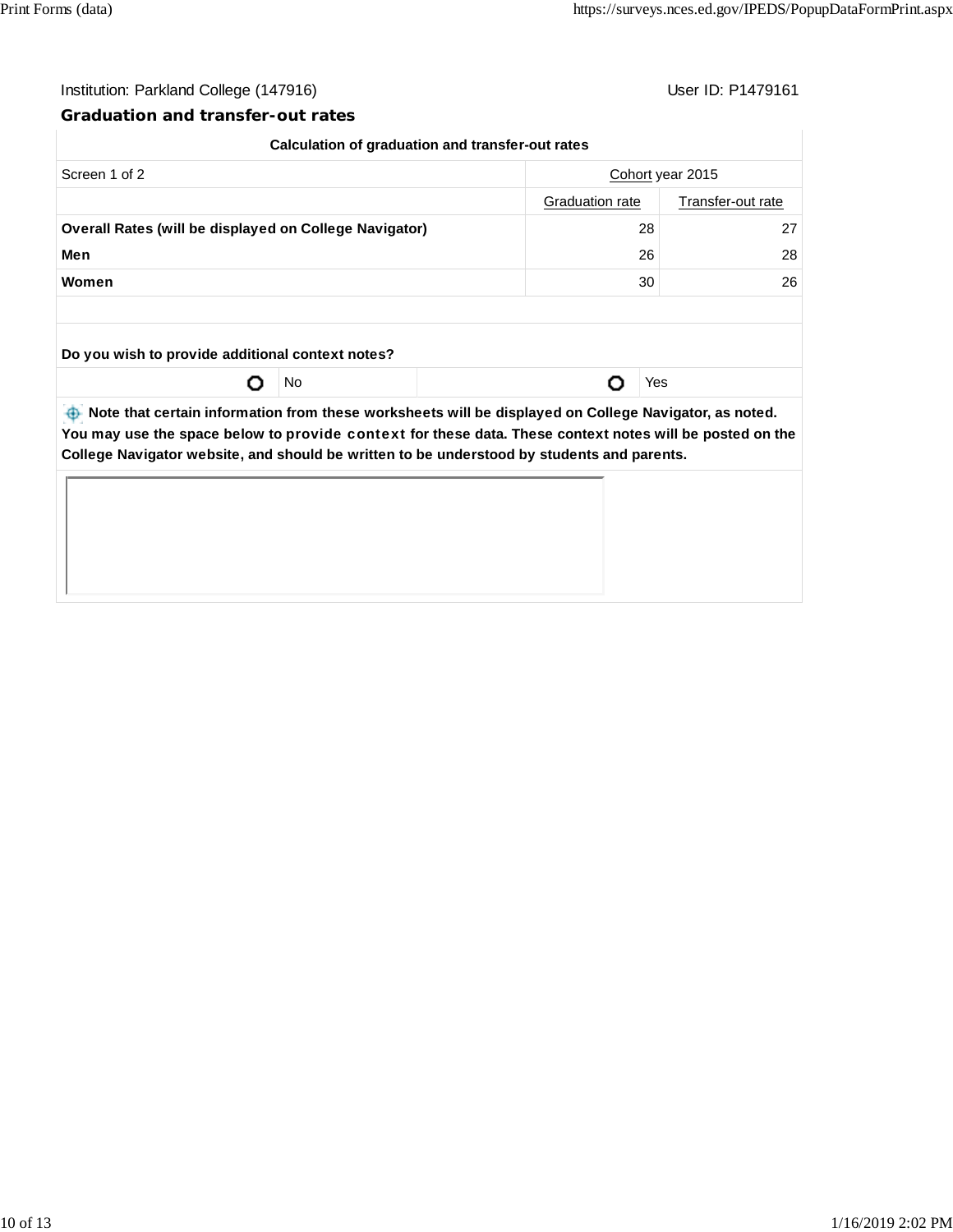# Institution: Parkland College (147916) Contract College (147916)

# **4-year average rates**

|                                                                                | 4-year average rates |      |      |      |              |
|--------------------------------------------------------------------------------|----------------------|------|------|------|--------------|
| Screen 2 of 2                                                                  |                      |      |      |      |              |
| Men                                                                            |                      |      |      |      |              |
|                                                                                | 2012                 | 2013 | 2014 | 2015 | 4-year Total |
| Adjusted cohort                                                                | 506                  | 432  | 530  | 474  | 1,942        |
| Total completers within 150%                                                   | 73                   | 93   | 137  | 125  | 428          |
| Total transfer-out students                                                    | 171                  | 118  | 128  | 133  | 550          |
|                                                                                |                      |      |      |      |              |
| Women                                                                          |                      |      |      |      |              |
|                                                                                | 2012                 | 2013 | 2014 | 2015 | 4-year Total |
| Adjusted cohort                                                                | 305                  | 236  | 318  | 284  | 1,143        |
| Total completers within 150%                                                   | 48                   | 54   | 106  | 84   | 292          |
| Total transfer-out students                                                    | 111                  | 76   | 91   | 74   | 352          |
|                                                                                |                      |      |      |      |              |
| Total (men and women)                                                          |                      |      |      |      |              |
|                                                                                | 2012                 | 2013 | 2014 | 2015 | 4-year Total |
| Adjusted cohort                                                                | 811                  | 668  | 848  | 758  | 3,085        |
| Total completers within 150%                                                   | 121                  | 147  | 243  | 209  | 720          |
| Total transfer-out students                                                    | 282                  | 194  | 219  | 207  | 902          |
|                                                                                |                      |      |      |      |              |
| 4-year average Student Right-to-Know Completion or Graduation Rate Calculation |                      |      |      |      | 23           |
| (Total Completers within 150% / Adjusted Cohort)                               |                      |      |      |      |              |
|                                                                                |                      |      |      |      |              |
| 4-year average Student Right-to-Know Transfer-out Rate Calculation             |                      |      |      |      | 29           |
| (Total Transfer-out Students / Adjusted Cohort)                                |                      |      |      |      |              |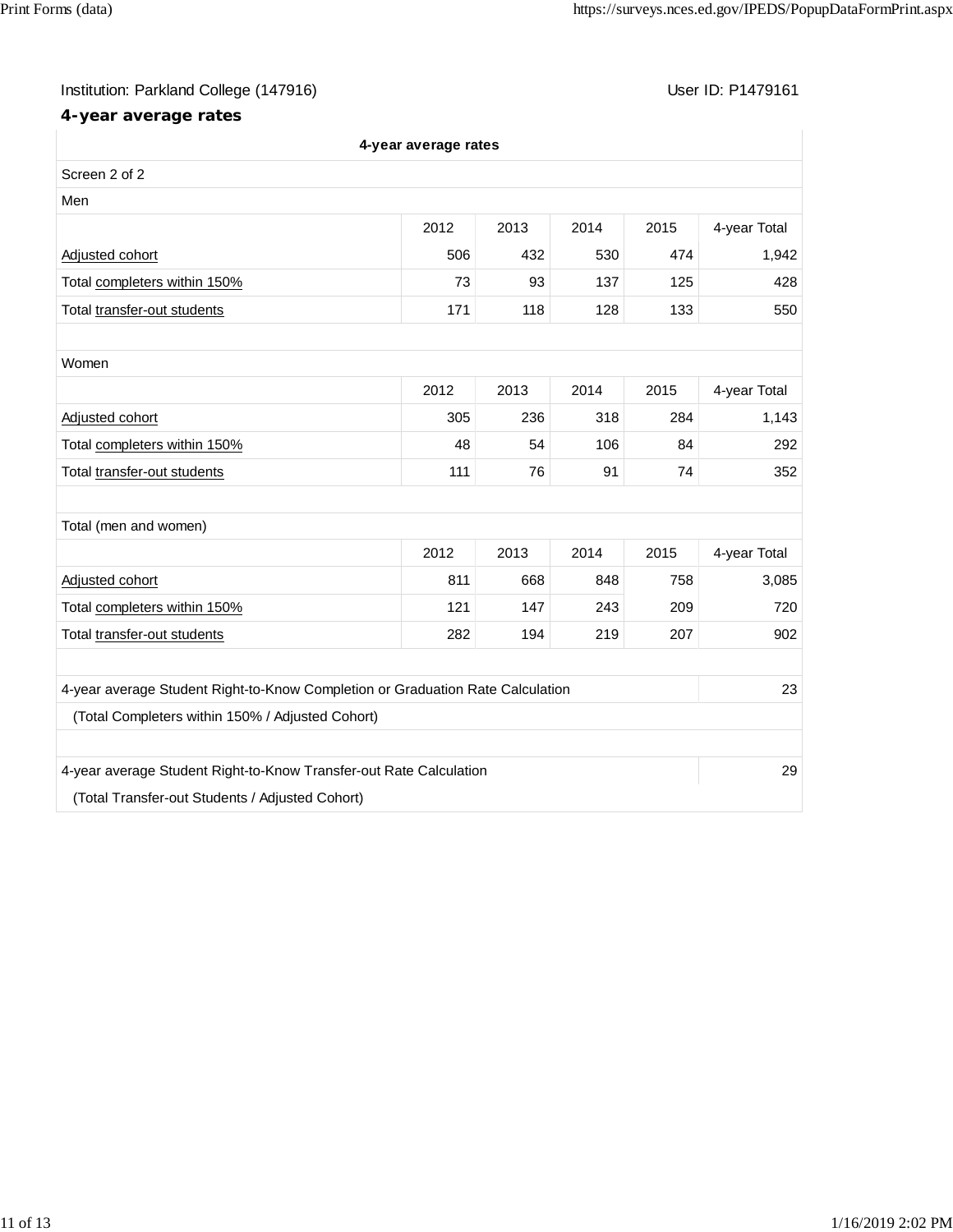User ID: P1479161

# **Prepared by**

The name of the preparer is being collected so that we can follow up with the appropriate person in the event that there are questions concerning the data. The Keyholder will be copied on all email correspondence to other preparers.

The time it took to prepare this component is being collected so that we can continue to improve our estimate of the reporting burden associated with IPEDS. Please include in your estimate the time it took for you to review instructions, query and search data sources, complete and review the component, and submit the data through the Data Collection System.

Thank you for your assistance.

| This survey component was prepared by: |                        |  |                             |   |                   |  |  |
|----------------------------------------|------------------------|--|-----------------------------|---|-------------------|--|--|
| ◉                                      | Keyholder              |  | <b>SFA Contact</b>          | n | <b>HR Contact</b> |  |  |
|                                        | <b>Finance Contact</b> |  | Academic Library<br>Contact |   | Other             |  |  |
| Name:                                  | <b>Brian Counter</b>   |  |                             |   |                   |  |  |
| Email:                                 | bcounter@parkland.edu  |  |                             |   |                   |  |  |

**How many staff from your institution only were involved in the data collection and reporting process of this survey component?**

1.00 | Number of Staff (including yourself)

**How many hours did you and others from your institution only spend on each of the steps below when responding to this survey component?**

*Exclude the hours spent collecting data for state and other reporting purposes.*

| <b>Staff</b><br>member | <b>Collecting Data</b><br><b>Needed</b> | <b>Revising Data to</b><br><b>Match</b><br><b>IPEDS Requirements</b> | <b>Entering Data</b> | <b>Revising and Locking</b><br>Data |  |
|------------------------|-----------------------------------------|----------------------------------------------------------------------|----------------------|-------------------------------------|--|
| Your office            | 0.00                                    | 0.00                                                                 | 0.00                 | 2.50                                |  |
|                        | hours                                   | hours                                                                | hours                | hours                               |  |
| <b>Other</b>           | 0.00                                    | 0.00                                                                 | 0.00                 | 0.00                                |  |
| offices                | hours                                   | hours                                                                | hours                | hours                               |  |
|                        |                                         |                                                                      |                      |                                     |  |